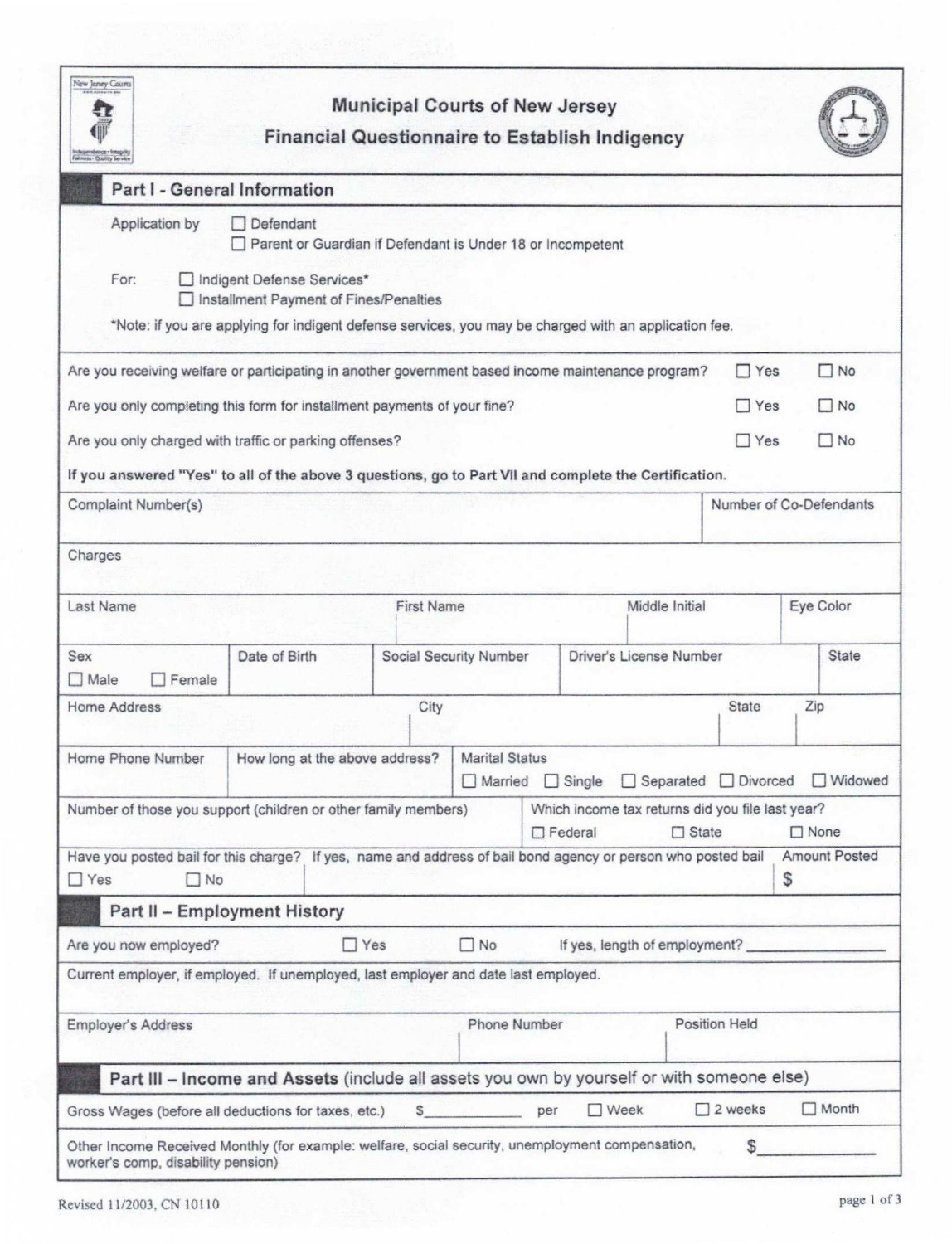| Do you receive alimony or child support?<br>$\Box$ Yes<br>$\Box$ No                                              | By court order?<br>$\Box$ Yes                | S                                                  | Amount received monthly          |                                               |                                               |  |
|------------------------------------------------------------------------------------------------------------------|----------------------------------------------|----------------------------------------------------|----------------------------------|-----------------------------------------------|-----------------------------------------------|--|
| Does anyone contribute to the payment of your expenses?<br>$\Box$ Yes<br>$\Box$ No                               | If yes, who?                                 | S                                                  | Total amount contributed monthly |                                               |                                               |  |
| Monthly Income - All Sources                                                                                     |                                              | Monthly Income - All Sources<br>\$                 |                                  |                                               |                                               |  |
| Checking Account: Bank                                                                                           | <b>Account Number</b>                        |                                                    | Balance<br>\$                    |                                               |                                               |  |
| Savings Account: Bank                                                                                            | <b>Account Number</b>                        |                                                    | Balance<br>\$                    |                                               |                                               |  |
| Other Cash Available                                                                                             |                                              |                                                    |                                  | Amount<br>$\mathcal{S}$                       |                                               |  |
| Real Estate Owned?<br>Address                                                                                    |                                              |                                                    |                                  |                                               | <b>Current Value</b>                          |  |
| $\Box$ Yes<br>$\Box$ No<br>Describe                                                                              |                                              |                                                    |                                  |                                               | \$                                            |  |
| Address<br>Describe                                                                                              |                                              |                                                    |                                  |                                               | <b>Current Value</b><br>\$                    |  |
| Vehicle/Vessel<br>$\Box$ Auto $\Box$ Truck<br>□ Motorcycle □ Moped □ Boat                                        | Year                                         | Make                                               | Model                            |                                               | <b>Current Value</b><br>S                     |  |
| Other Personal Property?<br>Item<br>$\Box$ Yes<br>$\Box$ No<br>Describe                                          |                                              |                                                    |                                  |                                               | <b>Current Value</b><br>\$                    |  |
| <b>Total Assets</b>                                                                                              |                                              | <b>Total Assets</b><br>\$0.00                      |                                  |                                               |                                               |  |
| Part IV - Expenses and Liabilities                                                                               |                                              |                                                    |                                  |                                               |                                               |  |
| Do you have a mortgage?<br>Do you pay rent?<br>$\Box$ Yes<br><b>TYes</b><br>$\Box$ No<br>$\Box$ Yes<br>$\Box$ No | Do you live in a halfway house?<br>$\Box$ No |                                                    | Monthly payment<br>\$            |                                               | Balance owed<br>\$                            |  |
| Do you have outstanding loan(s) (car, home, personal, etc.)?<br>$\Box$ Yes<br>$\Box$ No                          |                                              | S                                                  |                                  | Total monthly payment Total balance owed<br>S |                                               |  |
| Do you owe insurance premiums and/or surcharges?<br>$\Box$ No<br>$\Box$ Yes                                      |                                              | Total monthly payment Total balance owed<br>S<br>S |                                  |                                               |                                               |  |
| Do you owe medical expenses - doctor/hospital/other?<br>$\Box$ Yes<br>$\square$ No                               |                                              | Total monthly payment<br>S<br>S                    |                                  | Total balance owed                            |                                               |  |
| Do you owe credit card balances?<br>Credit Limit                                                                 |                                              | Total monthly payment<br>Total balance owed        |                                  |                                               |                                               |  |
| $\Box$ Yes<br>$\Box$ No<br>\$                                                                                    |                                              | \$                                                 | \$                               |                                               |                                               |  |
| Do you owe court fines/penalties/costs?<br>$\Box$ Yes<br>$\Box$ No                                               |                                              |                                                    | \$                               |                                               | Total monthly payment Total balance owed<br>S |  |
| Are you required to pay child support and/or alimony?<br>$\Box$ Yes<br>$\Box$ No                                 |                                              |                                                    | Total monthly payment<br>S       |                                               | Total balance owed<br>\$                      |  |
| Do you pay for living expenses (food, clothing, utilities, transportation, etc.?)<br>$\Box$ Yes<br>$\Box$ No     |                                              | Monthly Amount<br>Living expenses owed<br>\$<br>\$ |                                  |                                               |                                               |  |